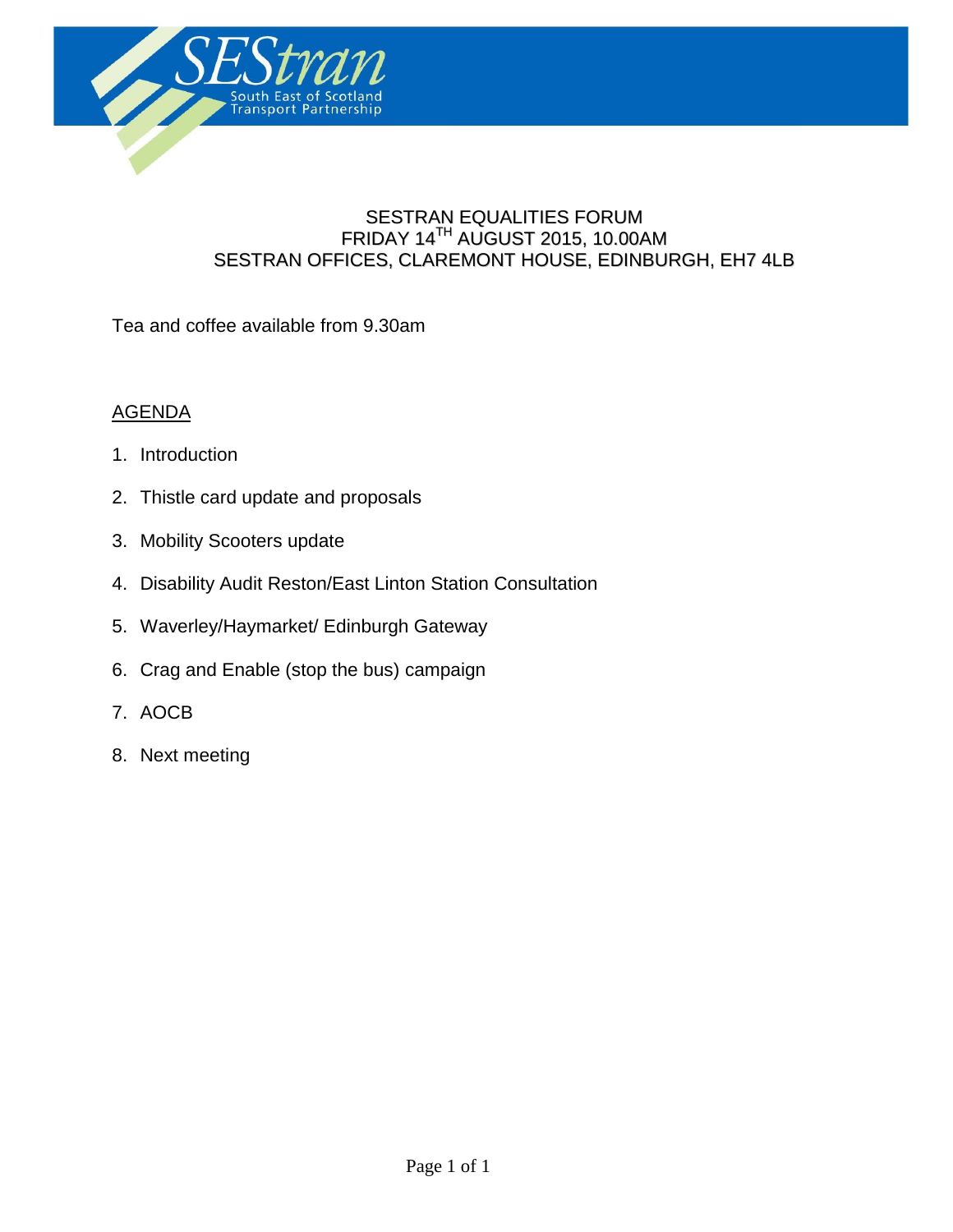

**Item B8.1**

# **EQUALITIES FORUM**

# **SESTRAN, CLAREMONT HOUSE, EDINBURGH**

# **10AM FRIDAY 13th February**

#### **Present**

| <b>Alastair Short (Chair)</b> | <b>SEStran</b>                       |
|-------------------------------|--------------------------------------|
| <b>John Ballantine</b>        | <b>SATA</b>                          |
| <b>Jane Findlay</b>           | <b>Fife Council</b>                  |
| <b>John Moore</b>             | <b>LCTS</b>                          |
| <b>Ken Reid</b>               | <b>East Lothian Access Panel</b>     |
| <b>Alan Rees</b>              | <b>SATA</b>                          |
| <b>Gordon Mungall</b>         | <b>West Lothian Access Committee</b> |
| <b>Moira Mungall</b>          | <b>West Lothian Access Committee</b> |
| <b>Dennis Wilson</b>          | <b>Edinburgh Access Panel</b>        |
| <b>Andrew Hutt</b>            | <b>SEStran</b>                       |
| Lisa Freeman                  | <b>SEStran</b>                       |
| <b>Fern Wallingford</b>       | <b>SEStran</b>                       |

#### **Apologies**

| <b>David Griffiths</b> | <b>ECAS</b>                  |
|------------------------|------------------------------|
| Ekta Marwaha           | <b>ELREC</b>                 |
| Alex Macaulay          | <b>SEStran</b>               |
| <b>Kenny Selbie</b>    | <b>West Lothian</b>          |
| <b>Terry Barlow</b>    | <b>Stirling Access Panel</b> |
| <b>Lesley Crozier</b>  | <b>Midlothian</b>            |
|                        |                              |

| <b>Ref</b> |                                                                                                                                                                                                                                                                                                                                                                                                                                                                                               | <b>Actions</b>     |
|------------|-----------------------------------------------------------------------------------------------------------------------------------------------------------------------------------------------------------------------------------------------------------------------------------------------------------------------------------------------------------------------------------------------------------------------------------------------------------------------------------------------|--------------------|
|            | <b>Introduction, Minutes of Last Meeting and Matters Arising</b>                                                                                                                                                                                                                                                                                                                                                                                                                              |                    |
|            | Mr Short welcomed the group and conducted round table introductions.<br>Apologies noted as above.                                                                                                                                                                                                                                                                                                                                                                                             |                    |
|            | 31/10/14 Item 1 Traveline<br>Mr Short summarised issues regarding Traveline and the app, particularly<br>in Galashiels. Mrs Freeman apologized as she did not realise that the<br>action point regarding contacting Traveline was her responsibility. She<br>noted that Traveline is invited to the forum; however she will follow up<br>with John Elliot to be sure that they are aware. Mr Short said that a<br>conversation did take place just after the last meeting, and that Traveline | <b>Mrs Freeman</b> |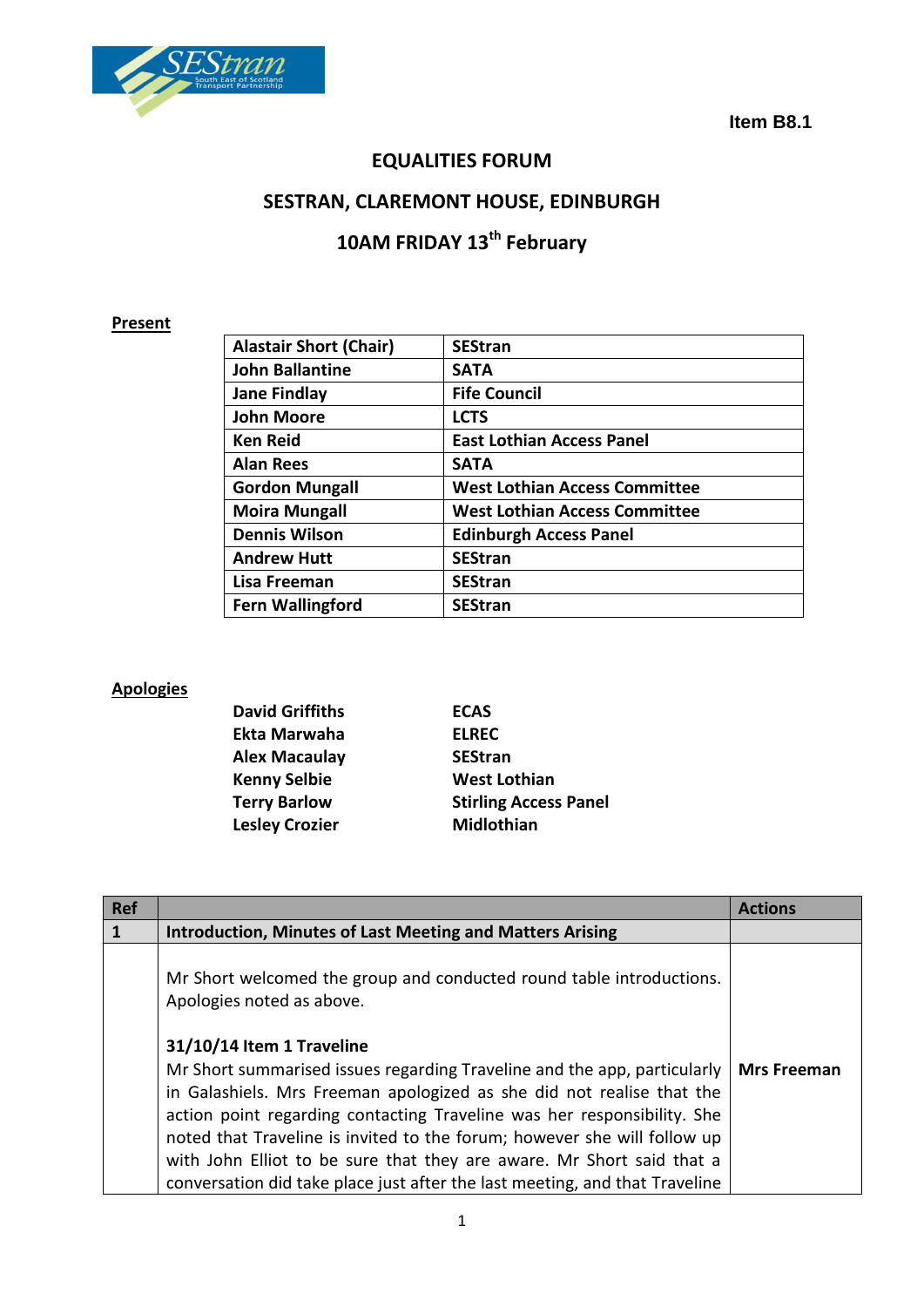|                | recognize that there is a problem in the Galashiels area $-$ it is a<br>network/phone communication problem.<br>31/10/14 Item 1 Trams Validation<br>As indicated in the previous minutes, Mr Short contacted Edinburgh<br>Trams and received a response stating that they will validate tickets on<br>board. Mr Reid advised that he has travelled twice and they were quite<br>happy to validate on board, indicating that training has been<br>implemented.                                                                                                                                                                                                         |                                   |
|----------------|-----------------------------------------------------------------------------------------------------------------------------------------------------------------------------------------------------------------------------------------------------------------------------------------------------------------------------------------------------------------------------------------------------------------------------------------------------------------------------------------------------------------------------------------------------------------------------------------------------------------------------------------------------------------------|-----------------------------------|
|                | 31/10/14 Item 4.1 City of Edinburgh Council, Taxi Card Scheme Budget<br>Proposal<br>Mr Griffiths, who Mr Short notes is unable to attend, circulated the<br>information to everybody. Some bodies have made comment on it.                                                                                                                                                                                                                                                                                                                                                                                                                                            |                                   |
|                | Mr Rees asked whether SEStran has a role over and above surveying the<br>situation, for example bringing councils together to discuss issues with<br>the proposed Taxi Card scheme. Mr Short responded that SEStran<br>conducted a study in to taxi card scheme throughout the SEStran area,<br>and the findings were so divergent that councils would have to spend a<br>lot of money to conform; asking councils to do this would be a big step.                                                                                                                                                                                                                    |                                   |
|                | Mr Rees raised the fact that 12 local authorities within the Strathclyde<br>area have a single scheme, while the rest of Scotland has a variety of taxi<br>and rail schemes. He would like SEStran to raise this with the Scottish<br>Government. Mr Short acknowledged that further investigation in to<br>various councils' schemes is necessary. Mr Hutt is to conduct a study to<br>gain an overview of these. Mr Short also suggests that this remain an<br>agenda point for further discussion in future meetings.                                                                                                                                              | <b>Mr Hutt</b><br><b>Mr Short</b> |
|                | 31/10/14 Item 4.3 SEStran Bus forum - Displaying wheelchair spaces<br>Mr Short said that he will discuss the potential to<br>display<br>vacant/occupied status for wheelchair spaces on buses at the next Bus<br>Forum on Friday 20 <sup>th</sup> February.                                                                                                                                                                                                                                                                                                                                                                                                           | <b>Mr Short</b>                   |
| $\overline{2}$ | <b>Thistle Card Update</b>                                                                                                                                                                                                                                                                                                                                                                                                                                                                                                                                                                                                                                            |                                   |
|                | Mr Short gave an update on Thistle Card distribution over the last year or<br>so. He says that distribution has dropped considerably, and that it is<br>reaching saturation point. There is a lot more distribution to elderly care,<br>healthcare and disability groups rather than bus companies, councils and<br>libraries. He says that Lothian buses will be putting stickers on the backs<br>of seven hundred buses around the city, so it will be well publicized over<br>the next year. Mr Short said that SEStran has ordered 5,000 more cards<br>in anticipation of more interest. This will bring it to a total of 50,000<br>cards distributed eventually. |                                   |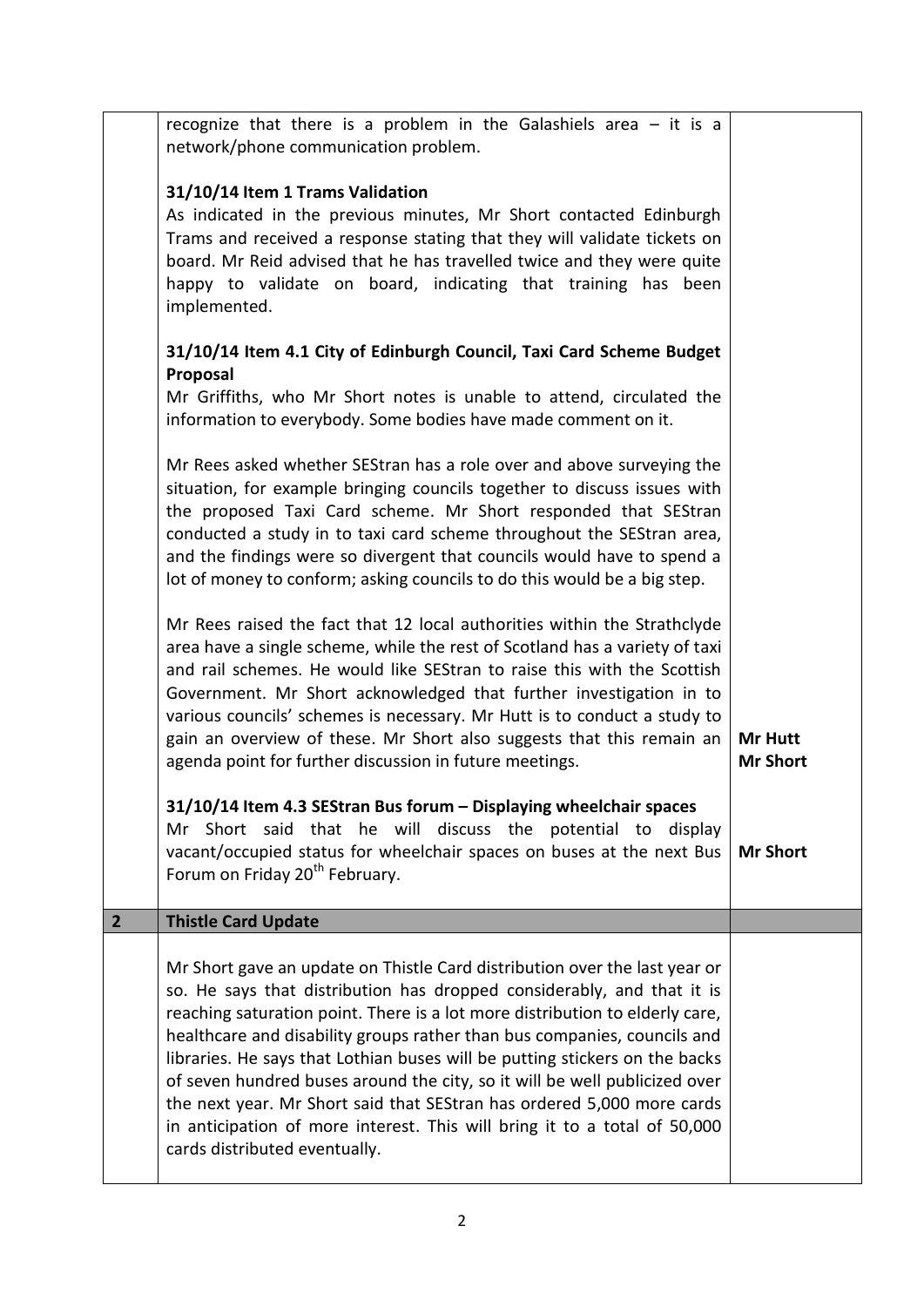|                         | Mr Short summarised various similar schemes across the country:<br>Tactran and SWestrans have launched similar schemes, and HITRANS will<br>launch theirs soon. Strathclyde have their own version of the Thistle<br>Card, while Nestrans is looking in to it. Mr Short hopes that the Thistle<br>Card will eventually become a nationally recognized product.                                                                                                                                                                                                                                                                                     |                               |
|-------------------------|----------------------------------------------------------------------------------------------------------------------------------------------------------------------------------------------------------------------------------------------------------------------------------------------------------------------------------------------------------------------------------------------------------------------------------------------------------------------------------------------------------------------------------------------------------------------------------------------------------------------------------------------------|-------------------------------|
| $\overline{\mathbf{3}}$ | <b>Mobility Scooters</b>                                                                                                                                                                                                                                                                                                                                                                                                                                                                                                                                                                                                                           |                               |
|                         | Mr Hutt compiled a report, which was provided to members via email<br>and printouts, regarding various bus and rail companies' policies<br>regarding mobility Scooters on board. He called the group's attention to<br>Point 3 as a general overview regarding bus and rail service guidelines.<br>He notes that express services in London are the strictest, and can ask for<br>Mobility Scooters to be condensed. Mr Hutt clarified that the weight<br>restrictions provided in the document include the user. Scooters are<br>usually around 65 kilograms, which allows for a lot of leeway in user<br>weight to reach the 300 kilogram limit. |                               |
|                         | He noted that Lothian Buses explicitly state on their website that they do<br>not accept mobility scooters on buses; however Trond Haugen has seen<br>them on board. Mr Haugen and Mr Hutt will ask for clarification on this<br>at the upcoming Bus Forum. Mr Reid adds that Prentis, too, explicitly<br>forbids mobility scooters, however his friend has a Prentis issued permit.<br>He praised Mr Hutt's document for consolidating companies' published<br>statements, but notes that there may be opportunities for flexibility.                                                                                                             | Mr Hutt /<br><b>Mr Haugen</b> |
|                         | Mr Hutt says that, once approved by the Board at the end of March, this<br>document will be published on the SEStran website so that potential<br>scooter customers can check specifications before purchase. He will also<br>circulate it to the group when approved.                                                                                                                                                                                                                                                                                                                                                                             | Mr Hutt                       |
|                         | Mr Hutt will alert bus companies to the publication and distribution of<br>this document at the Bus Forum. He will also make sure that this is<br>conveyed at the next Rail Forum (10 April).                                                                                                                                                                                                                                                                                                                                                                                                                                                      | <b>Mr Hutt</b>                |
|                         | Mr Mungall will pass this document on to SDEF (Scottish Disability<br>Equality Forum), once approved by the Board.                                                                                                                                                                                                                                                                                                                                                                                                                                                                                                                                 | <b>Mr Mungall</b>             |
| 4                       | <b>SEStran Refreshed RTS</b>                                                                                                                                                                                                                                                                                                                                                                                                                                                                                                                                                                                                                       |                               |
|                         | Mr Short explained that the SEStran Regional Transport Strategy (RTS)<br>has been refreshed and brought up to date over the past year. It is under<br>consultation until March 3, so he invites the group to view it on the<br>SEStran website and to submit any comments. (Links to Consultation<br><b>Draft and Appendices</b>                                                                                                                                                                                                                                                                                                                   |                               |
|                         | Mr Short circulated a version of the SEStran Equalities Outcome Report,                                                                                                                                                                                                                                                                                                                                                                                                                                                                                                                                                                            |                               |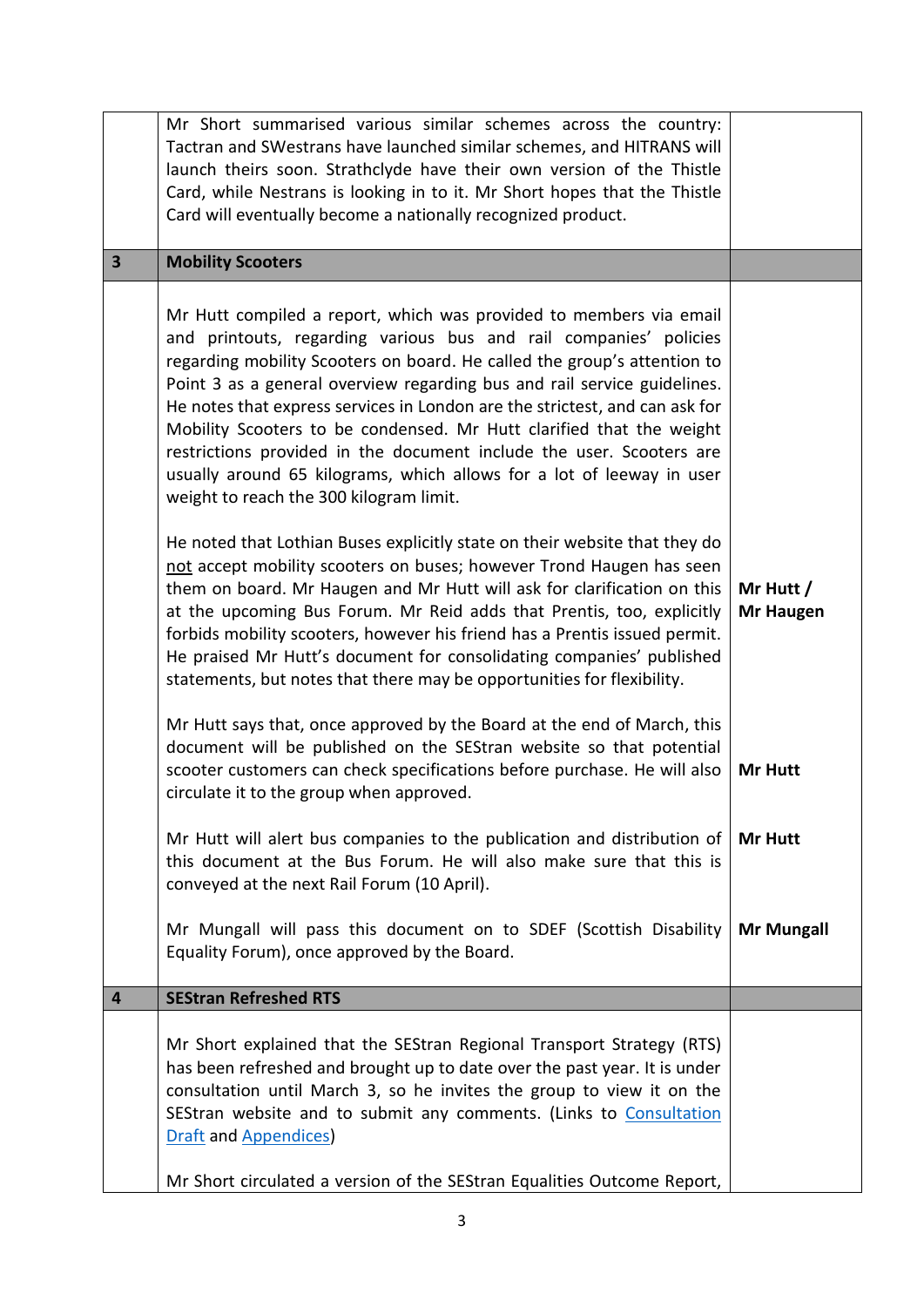|   | which has been altered slightly to refer to the updated RTS.                                                                                                                                                                                                                                                                                                |                                                        |
|---|-------------------------------------------------------------------------------------------------------------------------------------------------------------------------------------------------------------------------------------------------------------------------------------------------------------------------------------------------------------|--------------------------------------------------------|
|   | Mr Short acknowledged that the removal of capital funding is a<br>prominent feature of the report; an element that is also coming through<br>in the RTS. He explained that the policies that this document is based<br>upon have not changed - rather the way in which SEStran implements<br>the policies has changed.                                      |                                                        |
|   | Mr Moore noted that public bodies and local authorities are now<br>combining matter of equalities with rights, and creating an Equalities and<br>Rights Impact Assessment (EIRA), foregrounding Human Rights. Mrs<br>Findlay will provide SEStran with a copy of Fife Council's Equalities and<br>Human Rights Impact Assessment for reference.             | <b>Mrs Findlay</b>                                     |
|   | Mr Reid stressed the importance of mitigating disadvantages in<br>strategies and assessments, rather than simply acknowledging them. Mr<br>Moore responded that there is a column in an EIRA for "Mitigating<br>Actions" to outline action being taken.                                                                                                     |                                                        |
| 5 | <b>Emergency Access, Claremont House</b>                                                                                                                                                                                                                                                                                                                    |                                                        |
|   | Mr Short said that SEStran had a Fire Risk Assessment carried out<br>recently at Claremont House. One area of concern was how the exit<br>would be managed in case of emergency evacuation during an Equalities<br>Forum meeting.                                                                                                                           |                                                        |
|   | Mrs Freeman explained that the closest fire exit is to the right upon<br>exiting the Forth meeting room. She checked and confirmed that there is<br>a ramp outside this exit.                                                                                                                                                                               |                                                        |
|   | Mr Short suggested a "buddy" system in case of emergency, but the<br>group indicated that this would not be necessary, and probably not<br>feasible due to different forum members and office staff on any given<br>day. It was decided that the meeting chair would organize assistance for<br>those needing it, if and when an emergency situation arose. |                                                        |
|   | Mr Short explained that Claremont House meets all requirements,<br>although there is no visual indicator when an alarm sounds. Mrs<br>Freeman suggested that the Office Manager look in to this.                                                                                                                                                            | <b>Ms</b><br><b>Wallingford to</b><br>pass<br>on<br>to |
|   | The fire alarm was tested during the meeting, and the group was<br>concerned by how quiet it was from the Forth Room with the door<br>closed. It may be inaudible if a presentation or DVD was playing. This<br>concern will be raised with the Office Manager.                                                                                             | <b>Office</b><br><b>Manager</b>                        |
|   |                                                                                                                                                                                                                                                                                                                                                             |                                                        |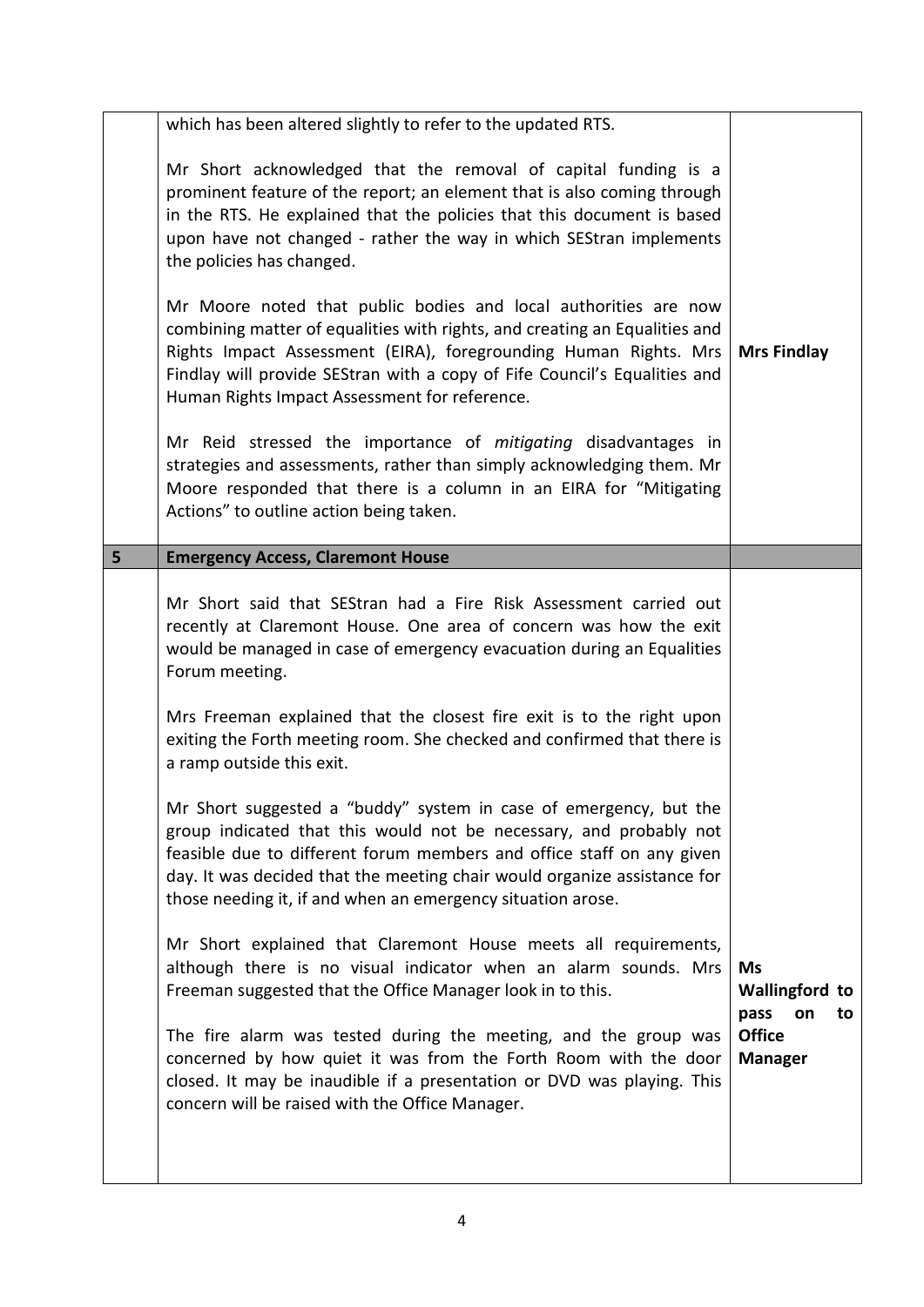| 6. | <b>Waverly Haymarket Update</b>                                                                                                                                                                                                                                                                                                                                                                                                                                                                                                                                                                                                                                                                                                                                                  |                                                     |
|----|----------------------------------------------------------------------------------------------------------------------------------------------------------------------------------------------------------------------------------------------------------------------------------------------------------------------------------------------------------------------------------------------------------------------------------------------------------------------------------------------------------------------------------------------------------------------------------------------------------------------------------------------------------------------------------------------------------------------------------------------------------------------------------|-----------------------------------------------------|
|    | Mr Ballantine said that there was a very low key Waverly access meeting<br>that took place on Monday $9^{th}$ February. The impression he got from<br>Network Rail was that they are doing their best and that it would have to<br>suffice. Mr Wilson agreed with this impression.                                                                                                                                                                                                                                                                                                                                                                                                                                                                                               |                                                     |
|    | Mr Ballantine said that his biggest issue is the number of failed Passenger<br>Assists at Waverly Station, which he believes is due to the large number<br>of different entrances. He said that Abellio Scotrail claim that they will be<br>able to use better technology. Mr Wilson explained that, while there are<br>around 121 CCTV cameras in the station, Network Rail was unreceptive<br>to the suggestion that these could be used near call points to help<br>coordinate Passenger Assists, due to difficulty and cost. He said that<br>CCTV monitors are not actively observed, but believes that they could be<br>used in conjunction with the Passenger Assist call buttons to improve<br>service.                                                                   |                                                     |
|    | Mr Ballantine pointed out that staff are very willing to help, but<br>oftentimes the information is not conveyed to them correctly or timely.<br>He added that all the new stations on the Borders railway are unmanned,<br>so those with disabilities are reliant on the onboard staff. Mrs Mungall<br>said that not all coaches are staffed, and she has often been provided<br>with a taxi instead.                                                                                                                                                                                                                                                                                                                                                                           |                                                     |
|    | Mr Wilson pointed out that the taxi rank in Market Street has been<br>moved to the West, forcing passengers to walk the entire length of the<br>rank to the first vehicle. Mr Reid said that the approach to Waverly<br>Station from Calton Road is difficult with a cane, and would be difficult<br>with a frame or wheelchair. Mr Wilson believes that this whole area is<br>being worked on by the city council at present.<br>Mr Ballantine added that Network Rail are not concerned with matters<br>outside of the station boundary, and similarly passenger assistance<br>requests cannot work outside the boundary, which leaves passengers<br>dependent upon the local council. He stresses that Network Rail and the<br>Council need to work together for this reason. |                                                     |
|    | Mr Short said that this issue should be raised at the next Rail Forum, and<br>with Edinburgh City Council.<br>Mr Short informed the group that there is going to be an invited<br>Stakeholder Event for Abellio held at the Scotsman Hotel on the 13 <sup>th</sup> of<br>March. Mr Short will pass on the names of those interested to Mr<br>Haugen to try and secure invites. Mr Ballantine and Mr Reid expressed<br>interest.                                                                                                                                                                                                                                                                                                                                                  | <b>Mr Short</b><br>Mr Short and<br><b>Mr Haugen</b> |
|    |                                                                                                                                                                                                                                                                                                                                                                                                                                                                                                                                                                                                                                                                                                                                                                                  |                                                     |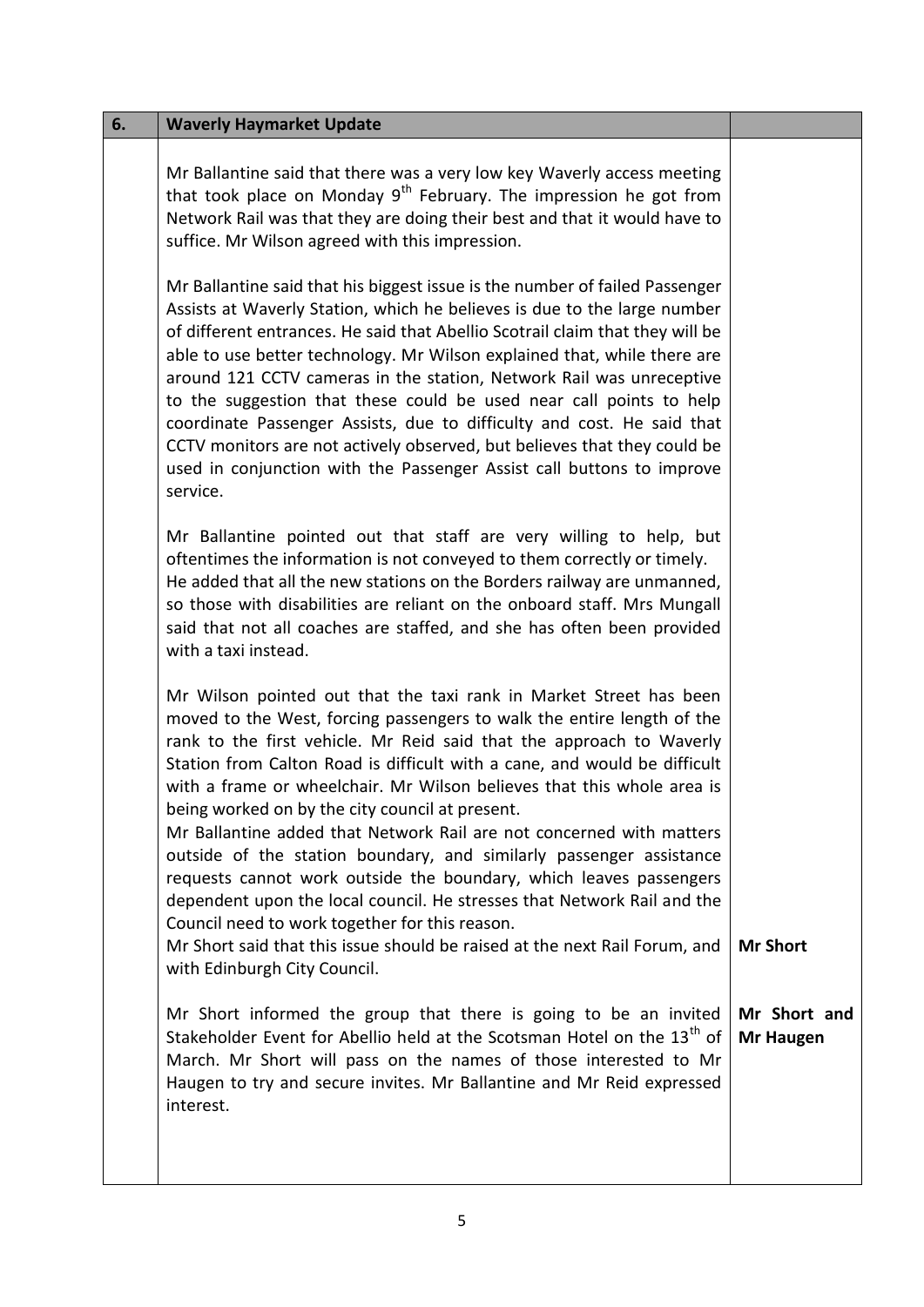| 7. | <b>AOCB</b>                                                                                                                                                                                                                                                                                                                                                                                                                                                                                                       |                          |
|----|-------------------------------------------------------------------------------------------------------------------------------------------------------------------------------------------------------------------------------------------------------------------------------------------------------------------------------------------------------------------------------------------------------------------------------------------------------------------------------------------------------------------|--------------------------|
|    | Mr Wilson raised an earlier suggestion to try to expand the number of<br>disability groups attending the forum. He questioned whether the<br>regular attendees of the Equalities Forum could be seen to represent<br>disability groups from Edinburgh, Lothian and the Borders. Mrs Freeman<br>suggested circulating the distribution list to members for alteration and<br>addition. Ms Wallingford will do so next week.<br>Mr Moore also suggested that the 10am start time may hinder more<br>from attending. | <b>Ms</b><br>Wallingford |
| 8. | <b>Next meeting</b>                                                                                                                                                                                                                                                                                                                                                                                                                                                                                               |                          |
|    | The next meeting of the Equalities Forum is scheduled for Friday 8 <sup>th</sup> May,<br>10am at Claremont House                                                                                                                                                                                                                                                                                                                                                                                                  |                          |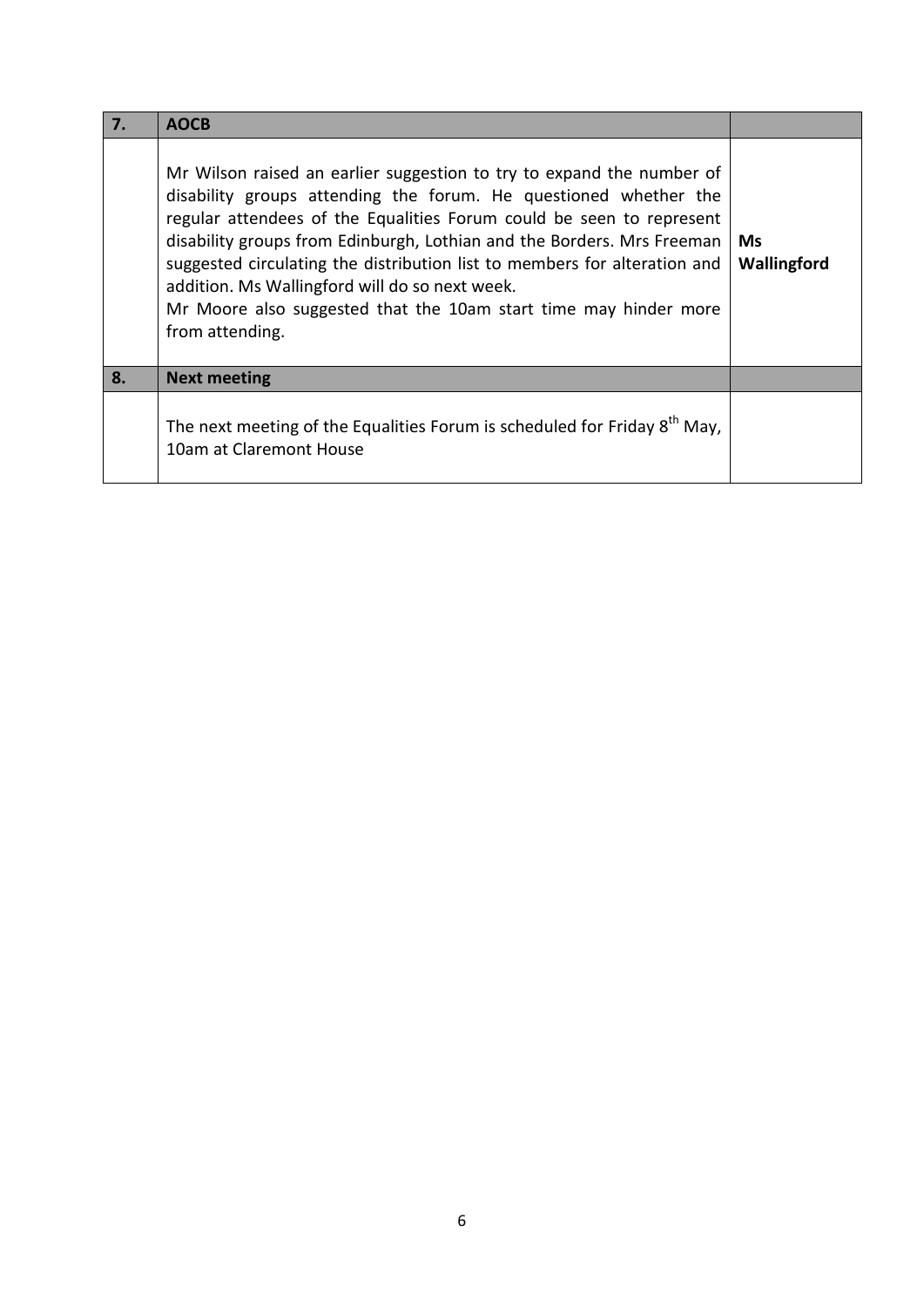#### **SEStran Thistle Assistance Cards: Distribution Overview**

*Statistics applicable to 3 August 2015*

#### Statistics displayed as text

*Table 1*: Figures summarising total number of cards distributed from the SEStran office and the costs of this each financial year

| <b>Financial Year</b>  | <b>No. Of Cards Sent</b><br>from SEStran | <b>Postage and Courier</b><br><b>Costs</b> |
|------------------------|------------------------------------------|--------------------------------------------|
|                        | <b>Office</b>                            |                                            |
| 2011-12                | 25413                                    | £449.37                                    |
| 2012-13                | 6891                                     | £354.04                                    |
| 2013-14                | 8352                                     | £331.62                                    |
| 2014-15                | 1317                                     | £97.24                                     |
| 2015-16 (current)      | 234                                      | £21.82                                     |
| <b>Overall Totals:</b> | 42207                                    | £1254.09                                   |

*Table 2:* Total number of cards sent to each sector for financial year 2011-2012

| <b>Sector</b>                  | Quantity |
|--------------------------------|----------|
| <b>Bus Companies Total</b>     | 13510    |
| <b>Councils Total</b>          | 4000     |
| <b>Disability Groups Total</b> | 4020     |
| <b>Healthcare Total</b>        | 3740     |
| <b>Other Total</b>             | 40       |
| <b>Personal Total</b>          | 103      |
| <b>Grand Total</b>             | 25413    |

*Table 3:* Total number of cards sent to each sector for financial year 2012-2013

| <b>Sector</b>                  | Quantity |
|--------------------------------|----------|
| <b>Bus Companies Total</b>     | 1020     |
| <b>Councils Total</b>          | 1020     |
| <b>Disability Groups Total</b> | 699      |
| <b>Elderly Care Total</b>      | 132      |
| <b>Healthcare Total</b>        | 1260     |
| Libraries Total                | 110      |
| <b>Other Total</b>             | 2220     |
| <b>Personal Total</b>          | 430      |
| <b>Grand Total</b>             | 6891     |

*Table 4:* Total number of cards sent to each sector for financial year 2013-2014

| <b>Sector</b>                  | Quantity |
|--------------------------------|----------|
| <b>Bus Companies Total</b>     | 3100     |
| <b>Disability Groups Total</b> | 1040     |
| <b>Elderly Care Total</b>      | 50       |
| <b>Healthcare Total</b>        | 3500     |
| Libraries Total                | 200      |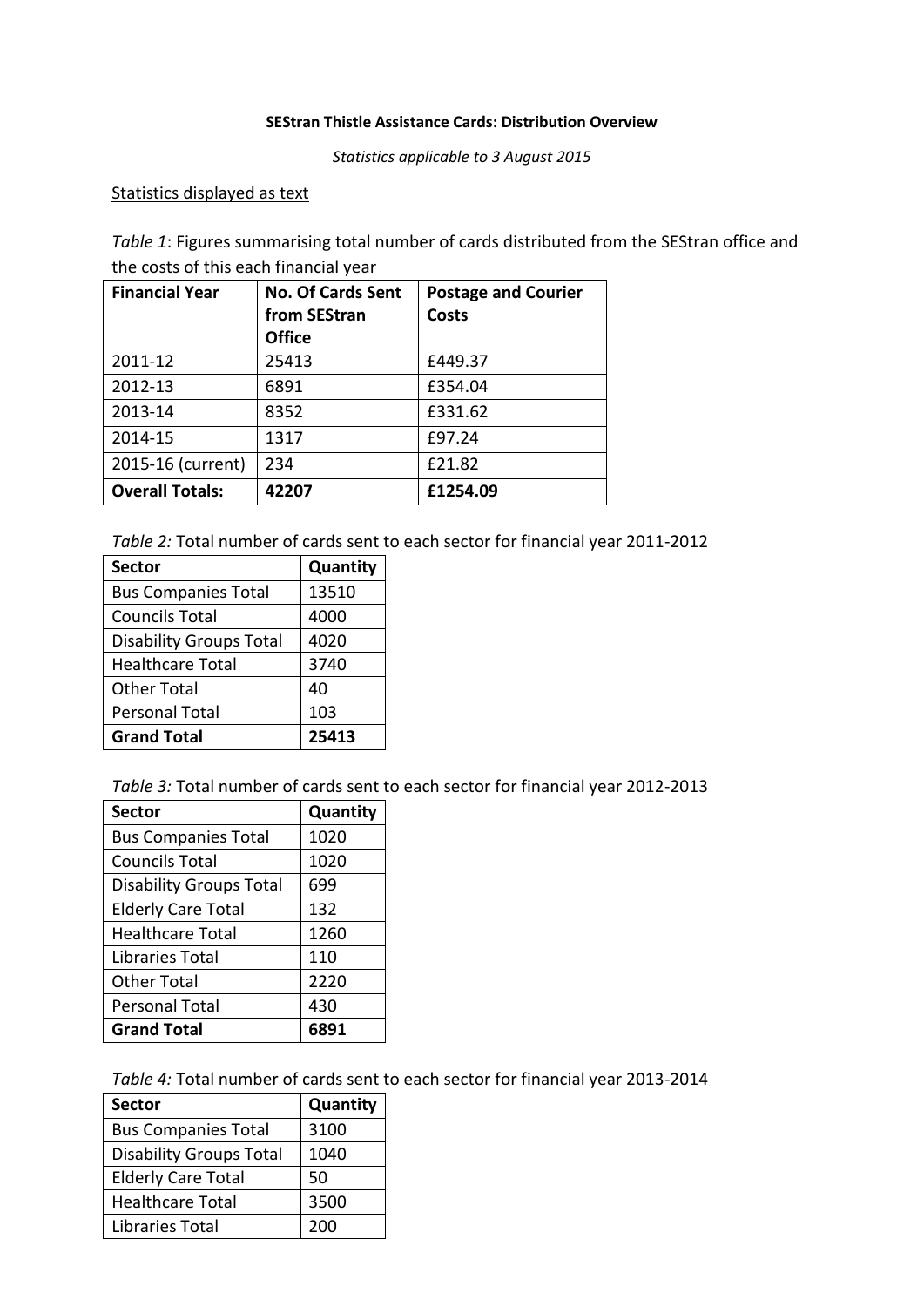| <b>Other Total</b>    |      |
|-----------------------|------|
| <b>Personal Total</b> |      |
| <b>Grand Total</b>    | 8334 |

*Table 4:* Total number of cards sent to each sector for financial year 2014-2015 (current)

| <b>Sector</b>            | Quantity |
|--------------------------|----------|
| <b>Bus Companies</b>     | 0        |
| <b>Disability Groups</b> | 530      |
| Healthcare               | 300      |
| Libraries                | 46       |
| <b>Elderly Care</b>      | 100      |
| Councils                 | 0        |
| Other                    | 30       |
| Personal                 | 11       |
| <b>Grand Total</b>       | 1317     |

*Table 5:* Total number of cards sent to each sector for financial year 2015-16 (current)

| <b>Sector</b>            | Quantity |  |
|--------------------------|----------|--|
| <b>Bus Companies</b>     |          |  |
| <b>Disability Groups</b> | 50       |  |
| Healthcare               | 44       |  |
| Libraries                | 70       |  |
| <b>Elderly Care</b>      | 10       |  |
| Councils                 | 50       |  |
| Other                    | 6        |  |
| Personal                 |          |  |
| <b>Grand Total</b>       |          |  |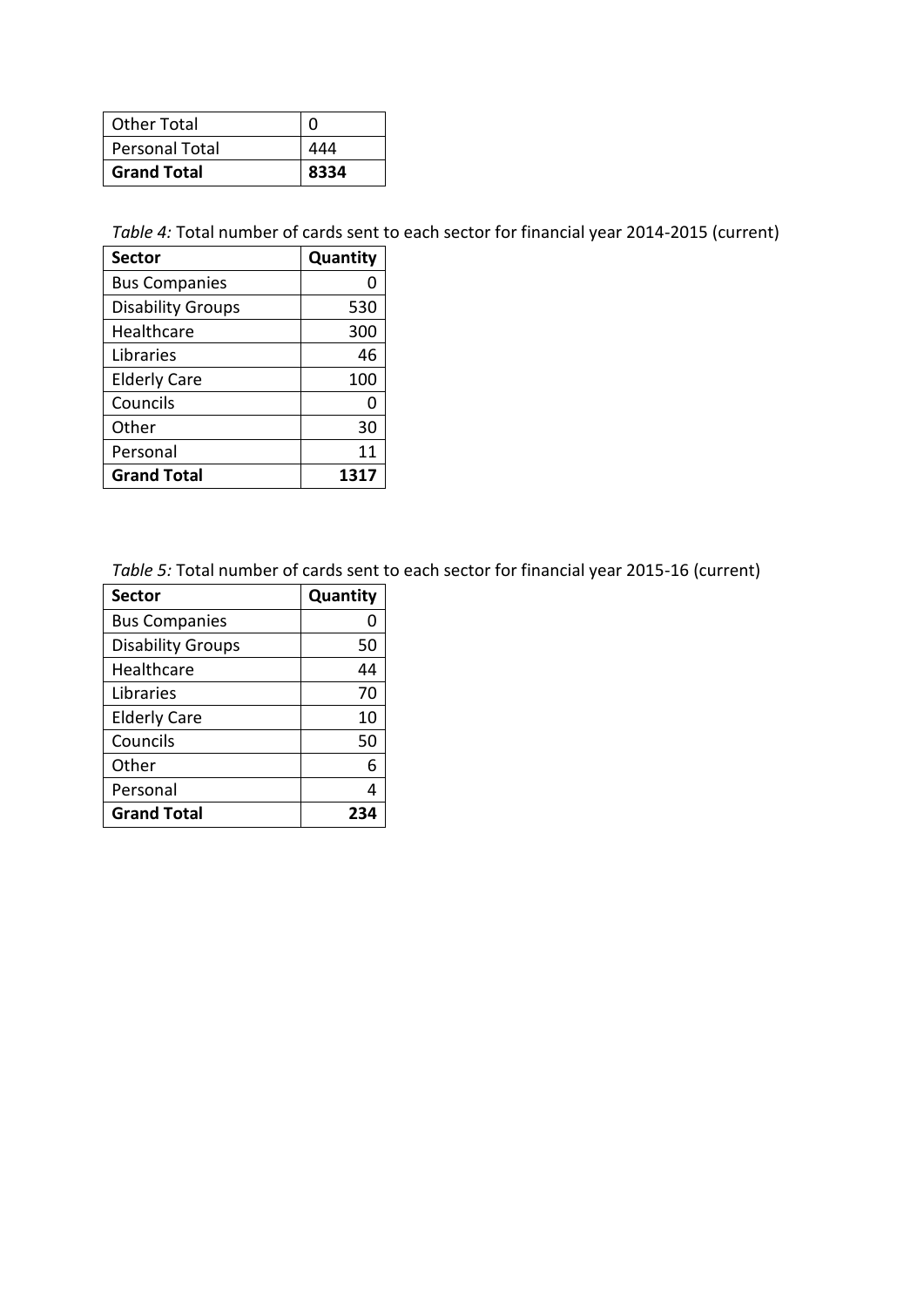

# **Taxi Card Scheme and Rail Concession Review**

# **1 Purpose of report**

1.1 The purpose of this report is to provide a useful factsheet that will advise users looking into the possibility of using a Taxi Card or rail concession scheme (appendix 5) in their local authority.

#### **2 Introduction**

- 2.1 In 2007 SEStran commissioned the consultant JMP to review the Taxi Card scheme across the SEStran area and a report was published in May 2008. The report noted that Taxi Card schemes within the SEStran area have developed as a result of local issues and demands. The variations that exist between them can be explained by differences in available budgets of each of the authorities and the geographical nature of each of the areas as well as a range of other factors including demographics and availability of finance (revenue budgets).
- 2.2 At the Equalities Forum on the  $13<sup>th</sup>$  February 2015, members asked SEStran to review the Taxi Card and concessionary rail schemes in light of the City of Edinburgh Council looking for sponsorship in this scheme.

| <b>Local Authority</b>  | Journeys per                         | <b>Discount Applied</b> | <b>Taxicard</b> | <b>Limitations</b> |  |
|-------------------------|--------------------------------------|-------------------------|-----------------|--------------------|--|
|                         | Annum                                |                         | Charge          |                    |  |
| Clackmannanshire        | 312 (6 / week)                       | 50% off up to £4        | £0              | Start and End in   |  |
|                         |                                      | £2 off fare over £4     |                 | Clackmannanshire   |  |
| Edinburgh               | 104 (2 / week)                       | £2 flat rate up to £5   | £0              | None               |  |
|                         |                                      | £2 +£ amount over       |                 |                    |  |
|                         |                                      | £5                      |                 |                    |  |
| <b>Falkirk</b>          | 312 (6 / week)                       | £2 flat rate up to £4   | £0              | Start and End in   |  |
|                         |                                      | £2 off fare over £4     |                 | <b>Falkirk</b>     |  |
| Fife                    | 80                                   | 50% off up to £4        | £0              | Start and End in   |  |
|                         |                                      | £2 off fare over £4     |                 | Fife               |  |
| Midlothian              | 104 (2 / week)                       | £2 flat rate up to      | £0              | None               |  |
|                         |                                      | £4.50                   |                 |                    |  |
|                         |                                      | £2 +£ amount over       |                 |                    |  |
|                         |                                      | £5                      |                 |                    |  |
| West Lothian            | 104 (2 / week)                       | $\vert$ - Up to £3 off  | £0              | No Information     |  |
| East Lothian            | Exists. No information on website.   |                         |                 |                    |  |
| <b>Scottish Borders</b> | No current Taxi Card Scheme in place |                         |                 |                    |  |

# **3 Taxi Card Scheme Comparison: SEStran Local Authorities**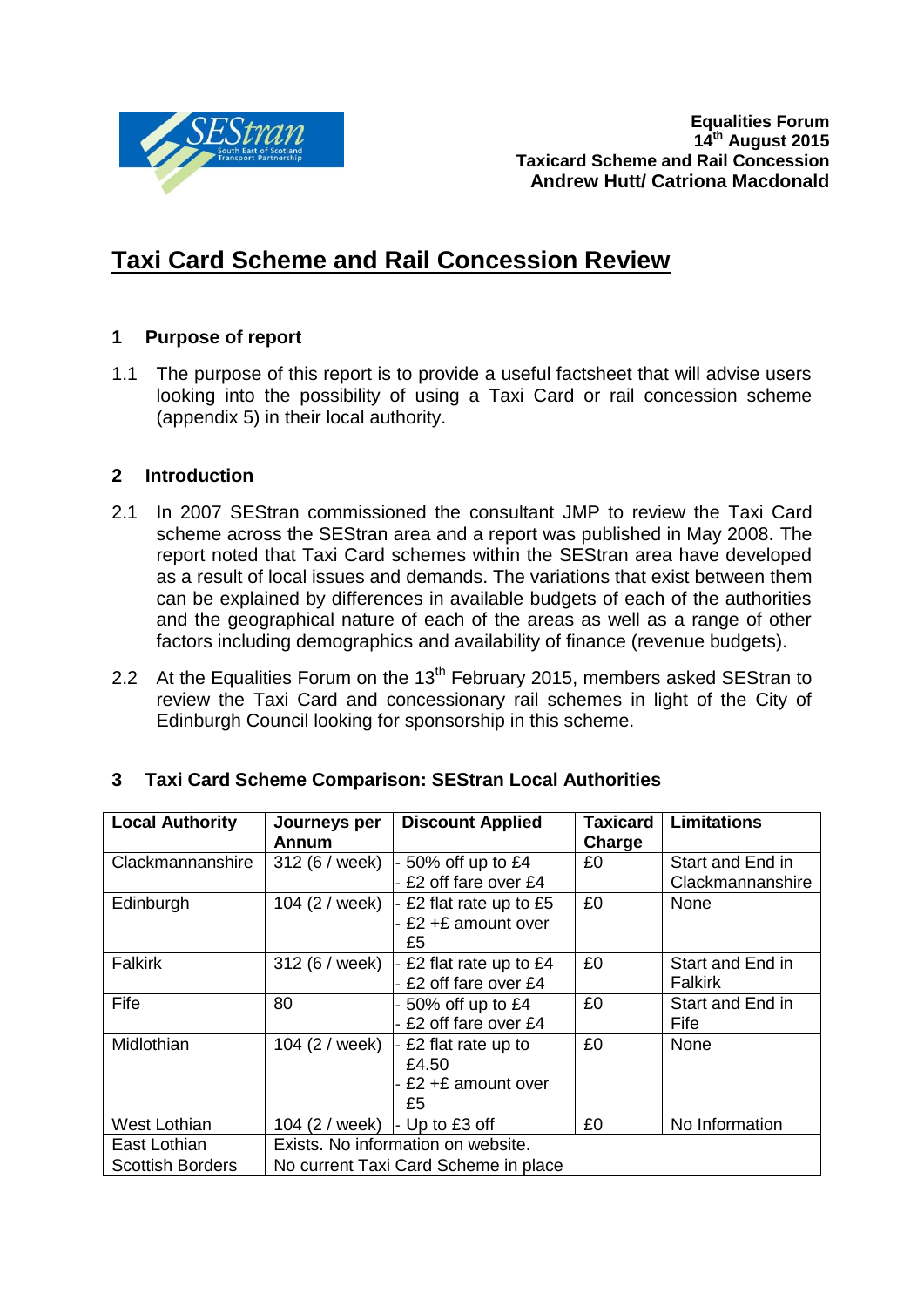- 3.1 Clackmannanshire and Falkirk Councils offer the greatest number of journeys per annum under the Taxi Card Scheme.
- 3.2 The discount applied is similar across all of the SEStran local authorities.

#### **4 Conclusions**

- 4.2 Appendix 5 offers an explanation of the rail concessions available in each local authority in the SEStran area.
- 4.3 It can be noted that the concessionary rail travel and Taxi Card schemes available are quite restrictive between different local authorities within the SEStran area and may benefit from a SEStran-wide scheme.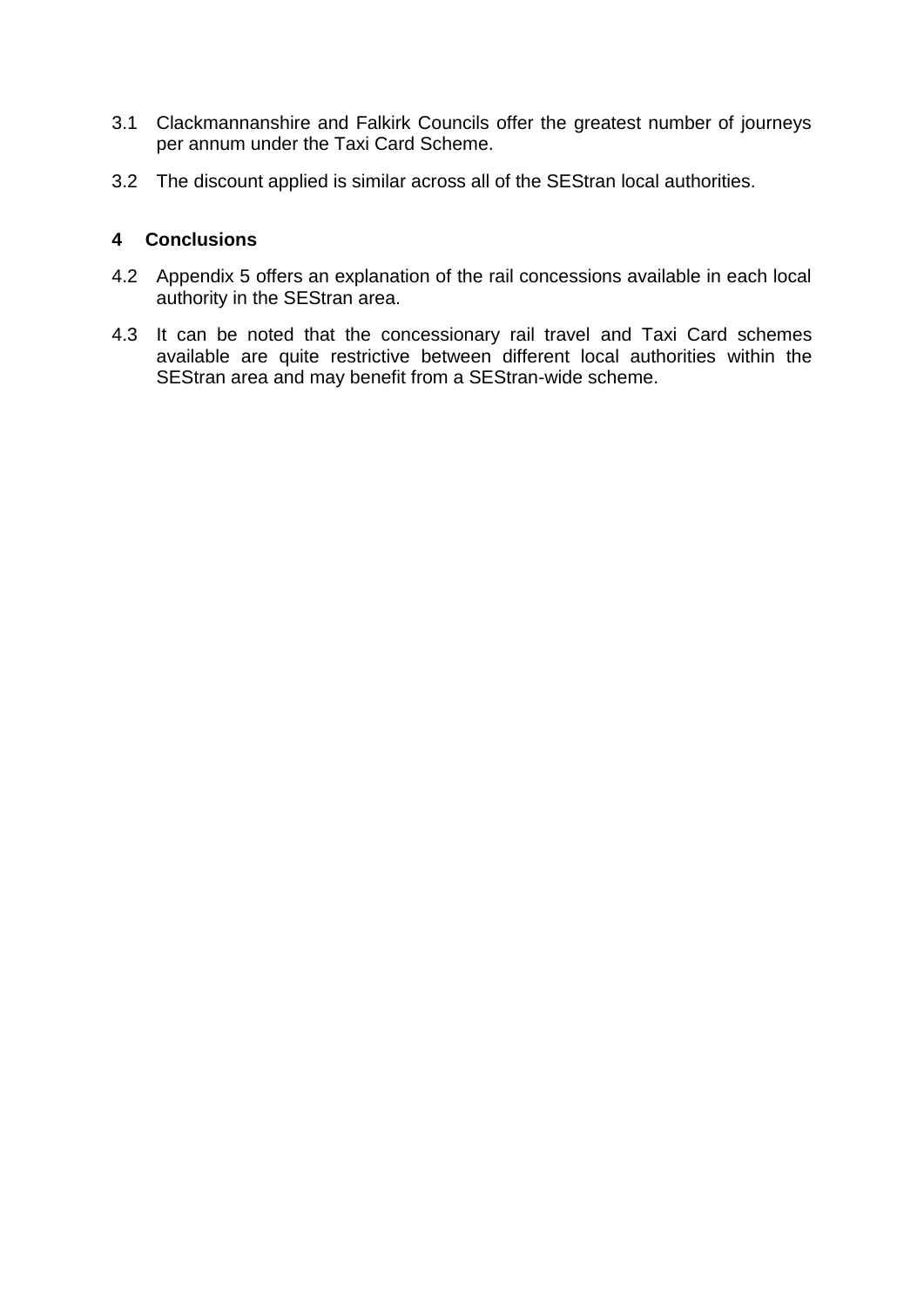# **5 Appendix**

## **5.1 Rail Concessions:**

## **Edinburgh Council:**

Edinburgh residents are offered free rail travel using the Taxicard between the following stations:

- Addiewell,
- Armadale,
- Blackridge,
- Bathgate,
- Breich,
- Brunstane.
- Curriehill.
- Dalmeny,
- Drem,
- Dunbar,
- Edinburgh Park,
- Fauldhouse,
- Haymarket,
- Kingsknowe,
- Kirknewton,
- Linlithgow,
- Livingston North,
- Livingston
	- South,
- Longniddry,
- Musselburgh,
- Newcraighall,
- North Berwick,
- Prestonpans,
- Slateford,
- South Gyle,
	- Uphall,
- Wallyford,
	- Waverley,
	- West Calder,
	- Wester Hailes.

Taxi Card Holders **cannot** travel on a journey starting or ending at a station **not listed** above.

#### **Fife Council:**

Patrons can travel between any two Fife stations (showing their myfife card) for 50p for a single journey and £1 for a return journey. Patrons can travel any day of the week during off-peak hours (i.e. after 9.15am), and any time at the weekend.

If a journey continues out of Fife, a second ticket must be purchased at the full relevant fare (i.e. you require two tickets). However, you can only use a combination of tickets for your journey if the train calls at the station where you move from one ticket to another (e.g. this cannot be used on the direct train from Leuchars to Edinburgh as this service does not have another stop within Fife).

# **East Lothian Council:**

Senior Citizens and disabled people can travel with 50% off single and return fares for the following tickets with the National Entitlement Card (NEC): Anytime Day, Off-Peak Sat single and Off-Peak Day Return.

Tickets must **not** be purchased at (i.e. origin): Addiewell, Bathgate, Breich, Fauldhouse, Kirknewton, Linlithgow, Livingston North and South, Uphall or West Calder.

The origin or destination on the ticket must always be an East Lothian station.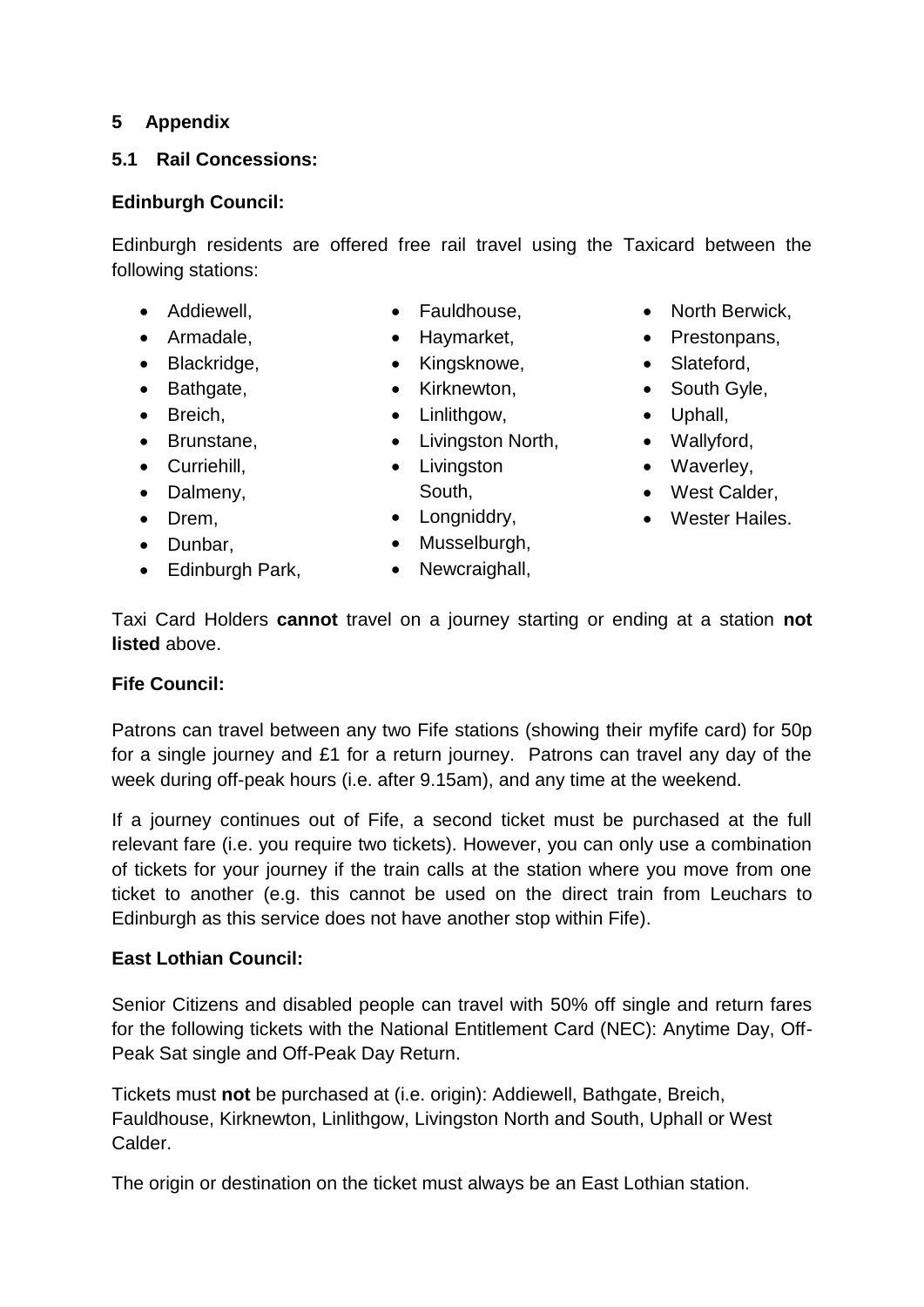From May 18<sup>th</sup> (earliest) users will not be able to get a concession discount on peak fares (before 0915 and between 1643-1810) Mon-Fri.



# **West Lothian Council (using National Entitlement Card):**

Using a NEC Card, West Lothian residents can have a discounted flat fare travel of £2 single or £4 return on off-peak train services operating between any two listed West Lothian Stations:

- Addiewell;
- Breich;
- Livingston North;
- Armadale:
- Fauldhouse;
- Livingston South;
- Bathgate;
- Kirknewton:
- Uphall;
- Blackridge;
- Linlithgow and;
- West Calder.
- Using a NEC Card, West Lothian residents travelling with a £2 or £4 fare on off-peak train services can also travel between any of the stations listed above and the following stations:
	- Airdrie:
	- Curriehill;
	- Holytown:
	- Bellshill;
	- Dalmeny;
	- Kingsknowe;
	- Brunstane:
	- Drumgelloch;
	- Larbert:
	- Caldercruix;
	- Edinburgh Haymarket;
- Newcraighall;
- Camelon;
- Edinburgh Park:
- Polmont;
- Carfin;
- Edinburgh Waverley;
- 
- 
- Falkirk
- Grahamston;
- Slateford;
- Coatbridge Sunnyside;
- Falkirk High:
- South Gyle;
- Coatdyke;
- Hartwood;
- Wester Hails and;
- Croy.
- Holders of a West Lothian Taxicard can travel free between these stations.

Holders of a NEC and West Lothian Taxicard can travel with 50% off from a West Lothian station to one of the following:

- 
- 
- -
	-
	- Cleland:
	-
- 
- -
- Shotts;